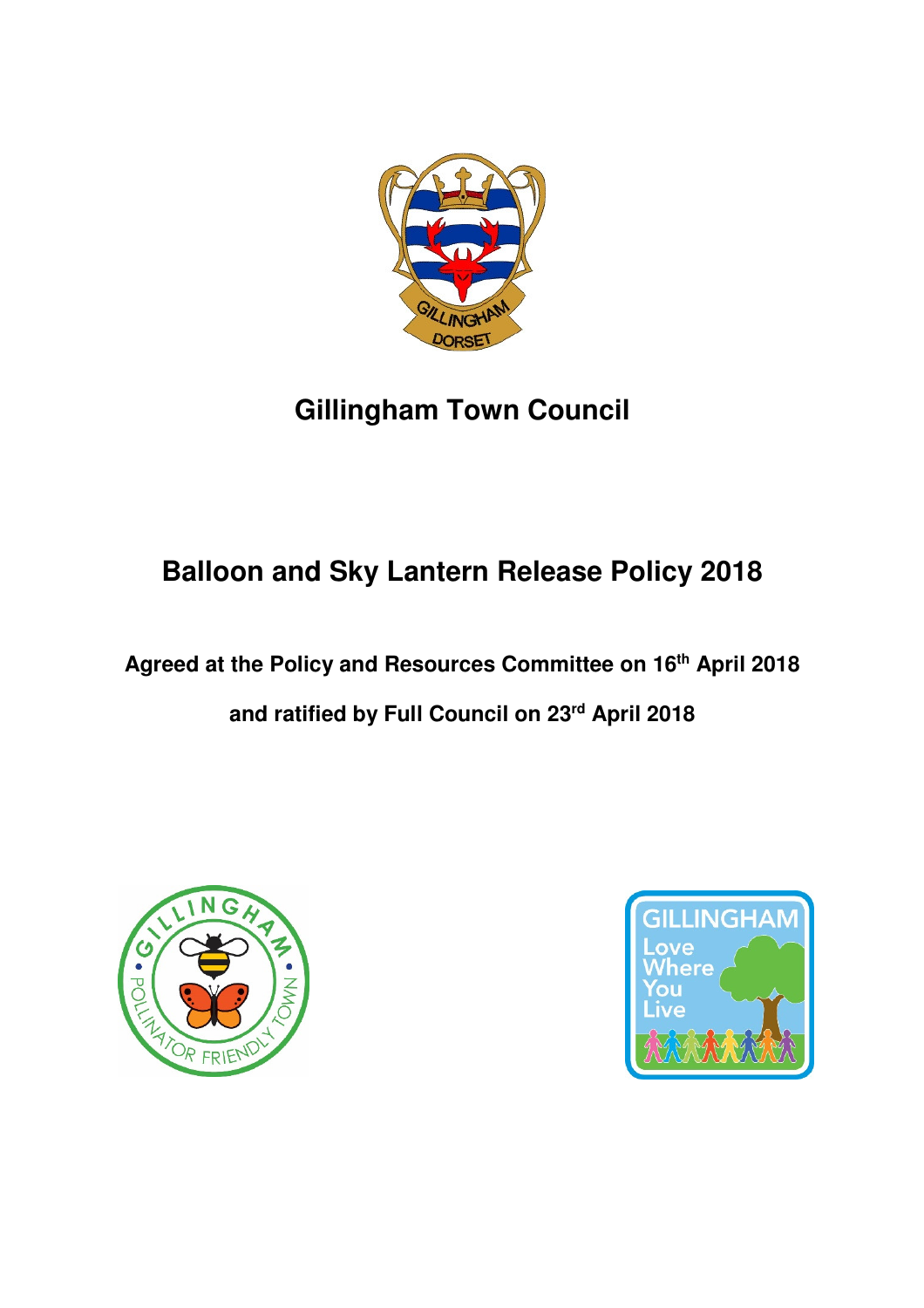#### **1. Introduction**

In recent years outdoor balloon and sky lantern releases have become a more common event at summer fairs, fundraising events, opening of new stores, or part of commemorative and celebratory occasions. However, what is less known is what happens once these items have been released and the potentially harmful consequences for wildlife and property that can occur as a result of this form of celebration.

The Marine Conservation Society (MSC) - an internationally recognised charity for the protection of seas, shores and wildlife has produced a thorough and detailed Pollution Policy and Position statement on Balloons and Sky Lanterns, asking UK Local Authorities to recognise balloons and sky lanterns as a form of littering and to ban all outdoor releases. This stance is actively supported by the Royal Society for the Prevention of Cruelty to Animals (RSPCA), the National Farmers Union (NFU) and many other public organisations.

## **2. Objective**

The objective of this policy is to discourage and, if possible, to prevent the intentional outdoor release of balloons and sky lanterns as an act of littering in the parish of Gillingham and to prohibit releases from Town Council owned land and premises.

#### **3. Parameters**

This policy covers the release of balloons and lanterns within the parish of Gillingham and the Town Council's position in relation to the release of balloons and lanterns from Town Council owned land and premises.

The policy covers all types of balloon and lantern materials. The main types of balloon are latex (rubber) and foil (also known as Mylar) and can include other materials. Latex balloons, whilst biodegradable, may persist in the environment for several years and sky lanterns typically contain a metal frame.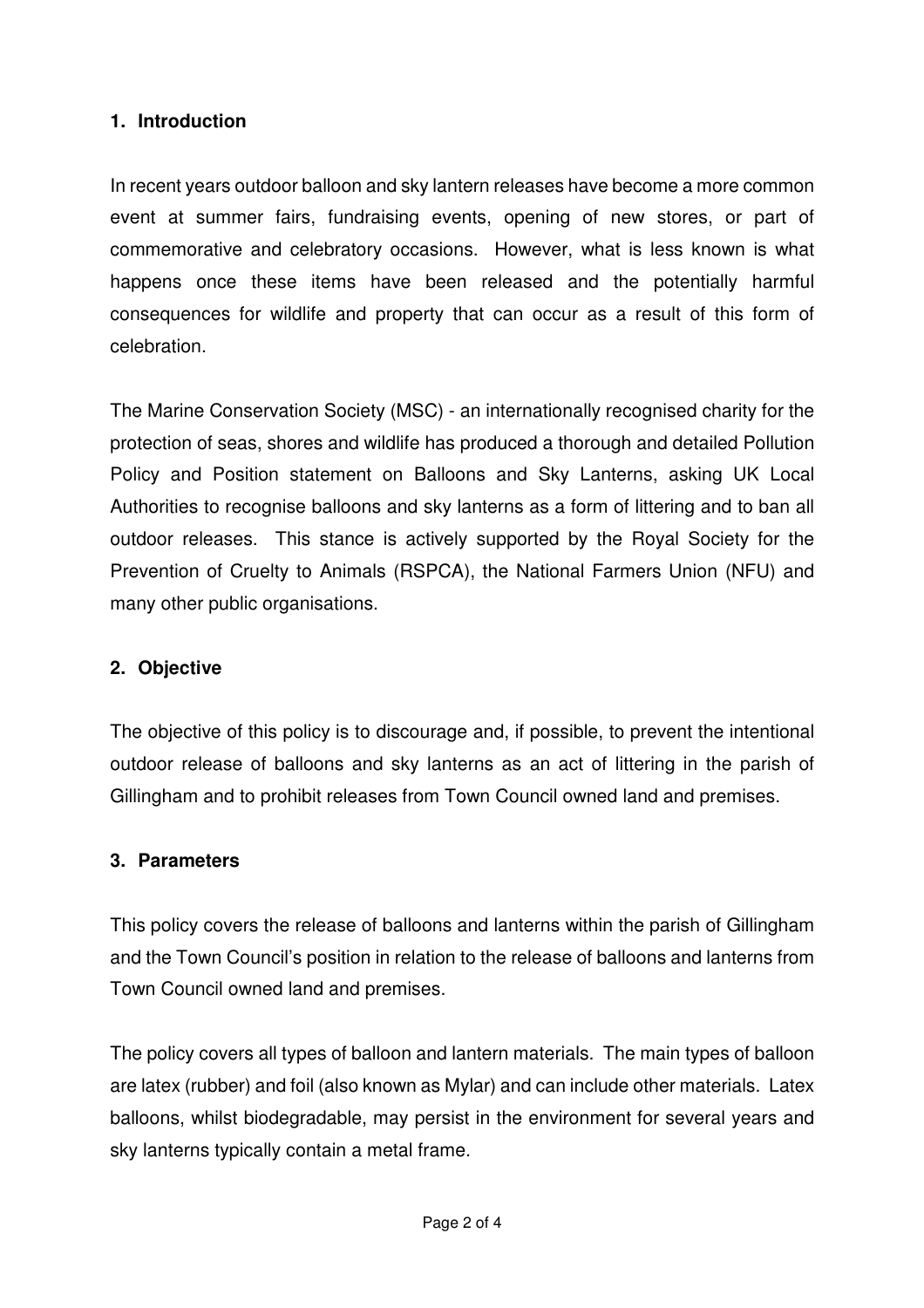## **4. Policy**

Gillingham Town Council prohibits the release of balloons and lanterns from Town Council owned land and buildings. This applies to Town Council run events and events run by third parties.

The Town Council considers the release of balloons and lanterns from any land or buildings as potential littering and will act, when advised to do so, under the Environmental Protection Act 1990 and the Clean Neighbourhoods and Environment Act 2005, where appropriate.

## **5. Litter**

Where balloons and lanterns are released intentionally outdoors and are not disposed of responsibly, they litter the environment and could be considered as a potential offence under the Environment Protection Act 1990 and the Clean Neighbourhoods and Environment Act 2005. Where the Town Council receives evidence of littering through the release of balloons and lanterns, which are not disposed of responsibly, the Town Council may consider exercising its powers under the appropriate legislation.

## **6. Permitted Releases**

Piloted hot air balloons are not covered by this policy. Helium balloons may also be permitted when used for research purposes, for example, weather balloons, if supporting evidence is provided, identifying any risk and/or any hazards to the environment and with any appropriate mitigation.